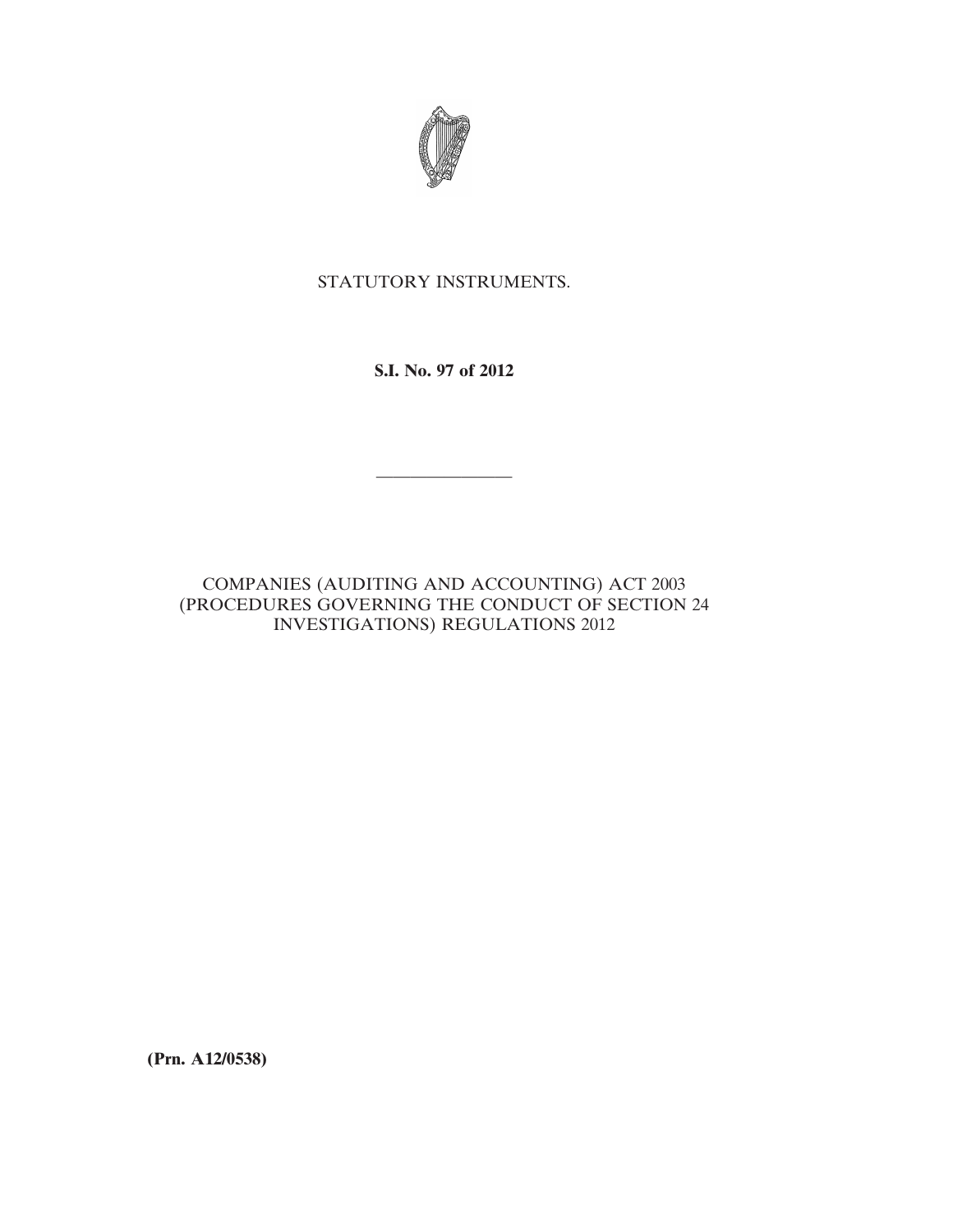## COMPANIES (AUDITING AND ACCOUNTING) ACT 2003 (PROCEDURES GOVERNING THE CONDUCT OF SECTION 24 INVESTIGATIONS) REGULATIONS 2012

The IRISH AUDITING AND ACCOUNTING SUPERVISORY AUTH-ORITY, in exercise of its powers conferred on it by section 28(4) of the Companies (Auditing and Accounting) Act 2003 (No. 44 of 2003), hereby makes the following regulations:

### **PART 1**

## **PRELIMINARY AND GENERAL**

### *Citation and application*

1. (1) These Regulations may be cited as the Companies (Auditing and Accounting) Act 2003 (Procedures Governing the Conduct of Section 24 Investigations) Regulations, 2012.

(2) Section 24 of the Companies (Auditing and Accounting) Act, 2003 provides that, following a complaint or on its own initiative, the Authority may, if in its opinion it is appropriate or in the public interest to do so, undertake an investigation into a possible breach of a prescribed accountancy body's standards by a member or member firm of that body.

### *Commencement*

(3) These Regulations come into operation on the 29th day of March 2012.

### *Revocation*

(4) The Companies (Auditing and Accounting) Act 2003 (Procedures Governing the Conduct of Section 24 Investigations) Regulations 2009 (S.I. No. 355 of 2009) are revoked.

## *Saver*

(5) Nothing in these Regulations shall affect any existing investigations instituted or ongoing before the commencement of these Regulations and such investigations shall continue to operate pursuant to the previous Regulations as if these Regulations had not come into operation.

(6) Section 28(4) of the Act provides, inter alia, that the Authority shall make Regulations respecting the procedures to be followed in conducting investigations under section 24 of the Companies (Auditing and Accounting) Act 2003.

(7) These Regulations apply to any matter that appears to the Authority may constitute grounds for the initiation of an investigation under section 24 of the Companies (Auditing and Accounting) Act 2003.

*Notice of the making of this Statutory Instrument was published in "Iris Oifigiúil" of* 3*rd April*, 2012.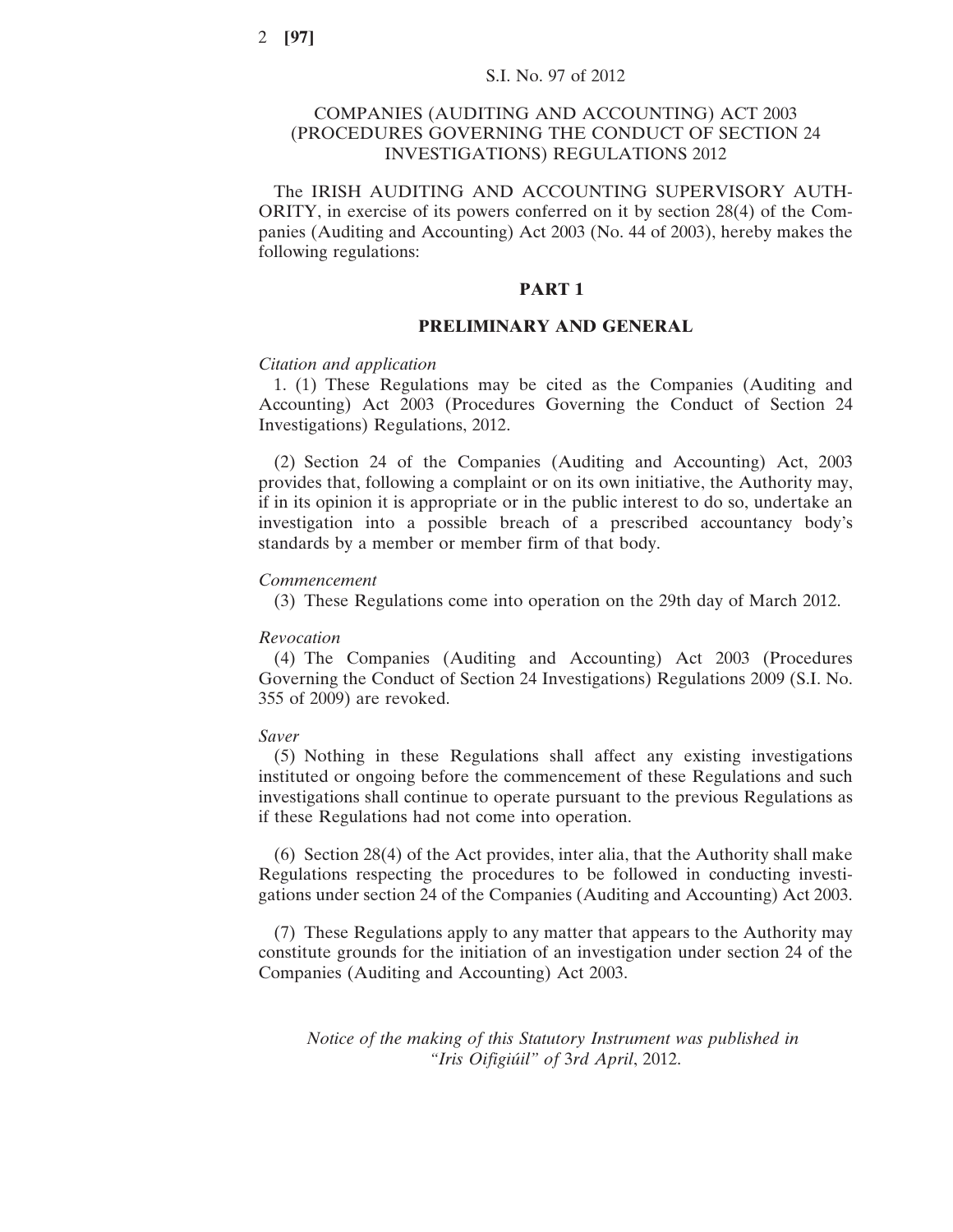(8) These Regulations shall be construed in accordance with the Companies Acts 1963 to 2009.

(9) Headings and sub-headings are for convenience only and shall not affect the interpretation of these Regulations.

#### *Interpretation*

2. (1) Except where otherwise stated, words and expressions used in these Regulations that are used in the Companies (Auditing and Accounting) Act 2003 as amended, shall have the same meaning.

(2) In these Regulations, unless the context otherwise requires—

"the Act" means the Companies (Auditing and Accounting) Act 2003, (No. 44 of 2003) as amended;

"the Authority" means the Irish Auditing and Accounting Supervisory Authority, and includes any committee established to assist the Authority under section 27(1) of the Act;

"client" includes an individual, a body corporate, an unincorporated body of persons and a partnership;

"complainant" means a person (other than an officer or employee of the Authority) who has lodged a complaint with the Authority regarding a possible breach of a prescribed accountancy body's standards by a member or member firm of that prescribed accountancy body;

"Court" means the High Court;

"documents" include any books, documents, records, telephone recordings or computer held information of whatsoever kind;

"investigation" means an investigation initiated under section 24(2) of the Act and includes a preliminary investigation initiated under these Regulations;

"Investigation Committee" means a committee established by the Authority to conduct a full investigation in accordance with these Regulations;

"member" has the same meaning as provided for in the Act and includes a member firm unless otherwise indicated in these Regulations;

"Preliminary Investigation Committee" means a committee established by the Authority to conduct a preliminary investigation in accordance with these Regulations;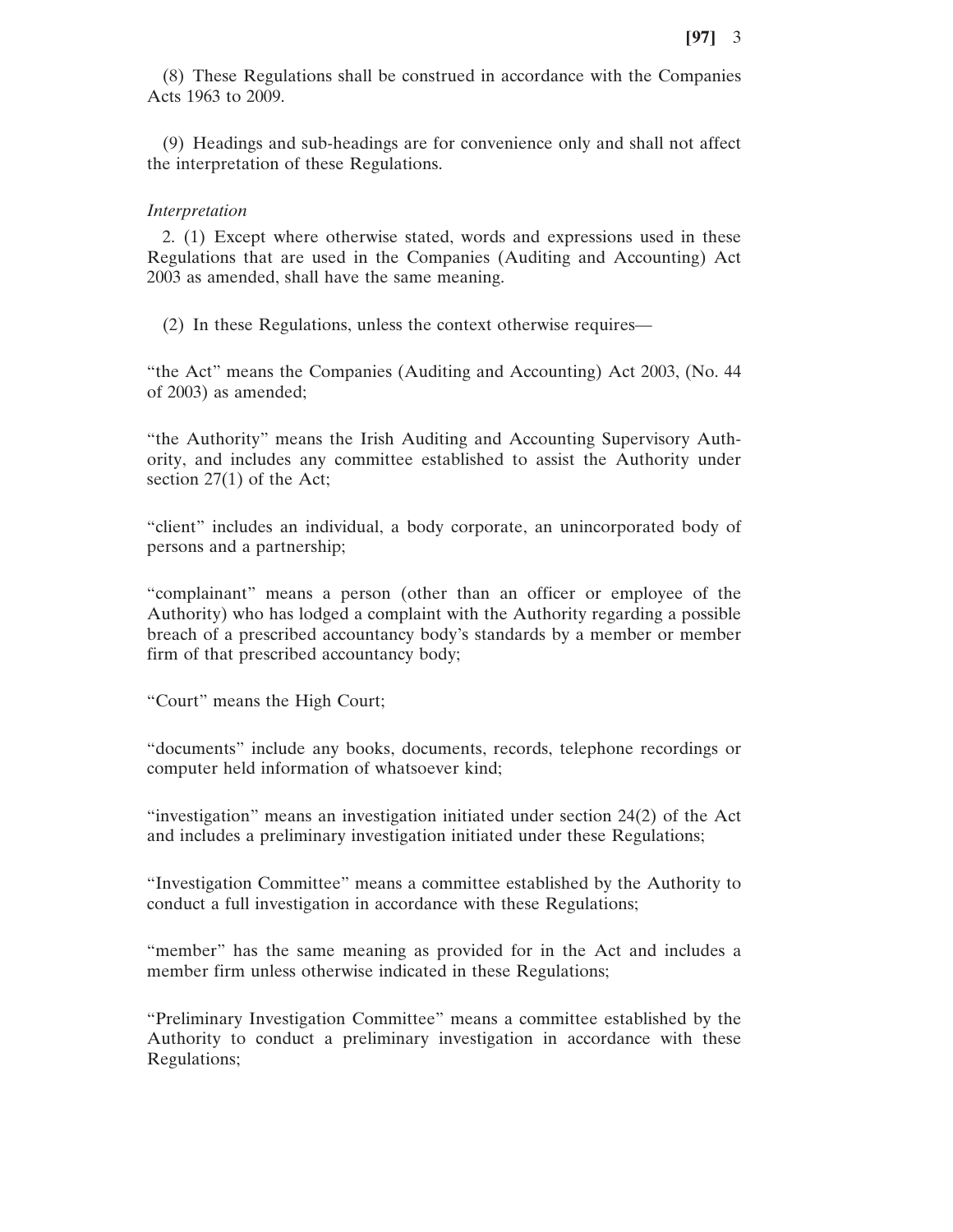"relevant person" means—

- (*a*) a member of a prescribed accountancy body,
- (*b*) a client or former client of such member,
- (*c*) if the client or former client is a body corporate, a person who is or was an officer, employee or agent of the client or former client,
- (*d*) the prescribed accountancy body or any person who is or was an officer, employee or agent of that body, or
- (*e*) any person whom the Authority reasonably believes has information or documents relating to the investigation other than information or documents the disclosure of which is prohibited or restricted by law.

"Section 24 Committee" means both or either a Preliminary Investigation Committee and an Investigation Committee;

"standards" means the rules, regulations and standards that a prescribed accountancy body applies to its members and to which, by virtue of their membership, they are obliged to adhere.

## **PART 2**

## **SECTION 24 COMMITTEES**

## *Section 24 Committees*

3. (1) Subject to paragraph (2) and in accordance with section 27(1) of the Act, a Section 24 Committee shall consist of persons from one or more of the following categories of persons:

- (*a*) persons who are, at the time the committee is established, directors of the Authority,
- (*b*) other persons that the Authority considers appropriate.

(2) Neither the Chief Executive of the Authority nor any member of the staff of the Authority shall be a member of a Section 24 Committee.

(3) Each Section 24 Committee shall number at least 3 persons. The members who are not directors shall be chosen from a panel of suitable independent persons which shall be prepared and maintained by the Authority. The Chairperson of each Section 24 Committee shall be chosen by the Chairperson of the Authority.

(4) The quorum necessary for the transaction of the business by a Section 24 Committee may be fixed by the Authority and, unless so fixed, shall be three, provided that three persons are personally present and that the majority of members present are not members of a prescribed accountancy body.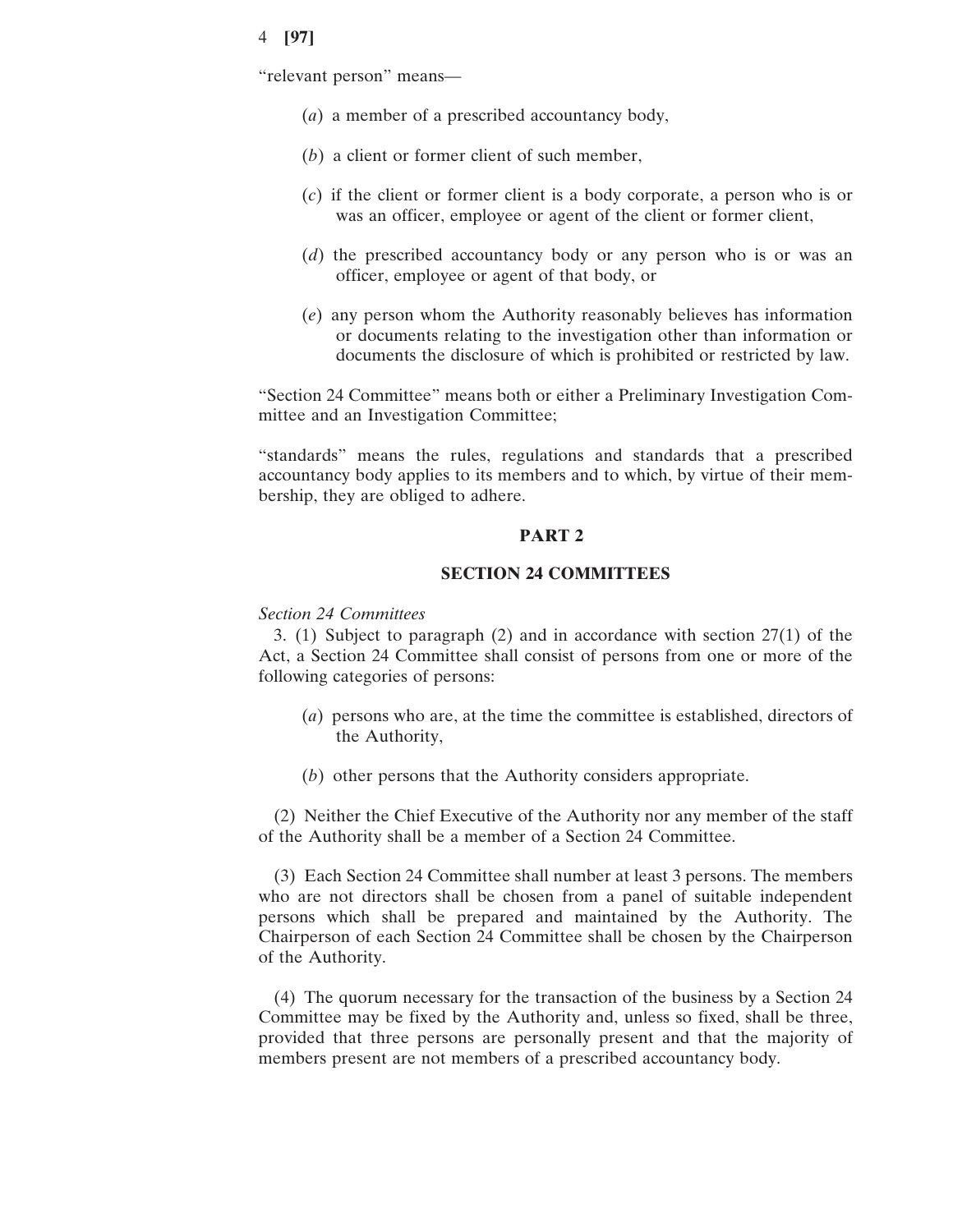(5) Any decision of a Section 24 Committee shall be decided by a majority of votes. In case of an equality of votes, the Chairperson of the Committee shall have a second or casting vote.

(6) No serving member of the governing body of any prescribed accountancy body, or any officer or employee of any of the prescribed accountancy bodies, may be appointed to a Section 24 Committee.

(7) No person who, in the view of the Authority may have (or may appear to have) any interest in the outcome of the investigation or any relationship with any party to the matters which are the subject of the investigation which may create, or appear to create, a conflict of interest may be appointed to a Section 24 Committee.

(8) Any person who served as a member of a Preliminary Investigation Committee may not be appointed as a member of an Investigation Committee with respect to the same investigation.

(9) No person who is a member of the same prescribed accountancy body as the member or member firm under investigation may take part in the deliberations of a Section 24 Committee involved in such matter.

(10) The Secretary to the Authority or another person selected and appointed by the Authority may act as Secretary to a Section 24 Committee.

### *Preliminary Investigation Committee*

4. (1) If, in the Authority's opinion, it is appropriate or in the public interest to undertake a preliminary investigation into a possible breach of a prescribed accountancy body's standards, then the Authority may appoint a Preliminary Investigation Committee ("Preliminary Investigation Committee"), to determine whether the Authority should initiate a full investigation.

For the avoidance of doubt, matters referred to in Section 24(11A) of the Act may, without prejudice to the generality of the preceding provisions of that Section, be the subject of an investigation by the Supervisory Authority under this Regulation.

(2) In appointing a Preliminary Investigation Committee, the Authority shall be deemed to have delegated to that Preliminary Investigation Committee such of its functions and powers under section 24 of the Act as are required to conduct the functions of the Preliminary Investigation Committee for which these Regulations provide.

(3) No preliminary investigation may be undertaken into a matter that is, or has been, the subject of an enquiry under section 23 of the Act relating to such member except with the permission of the High Court.

(4) Save in exceptional cases, the Authority should not refer the matter to a Preliminary Investigation Committee on the basis of an anonymous complaint.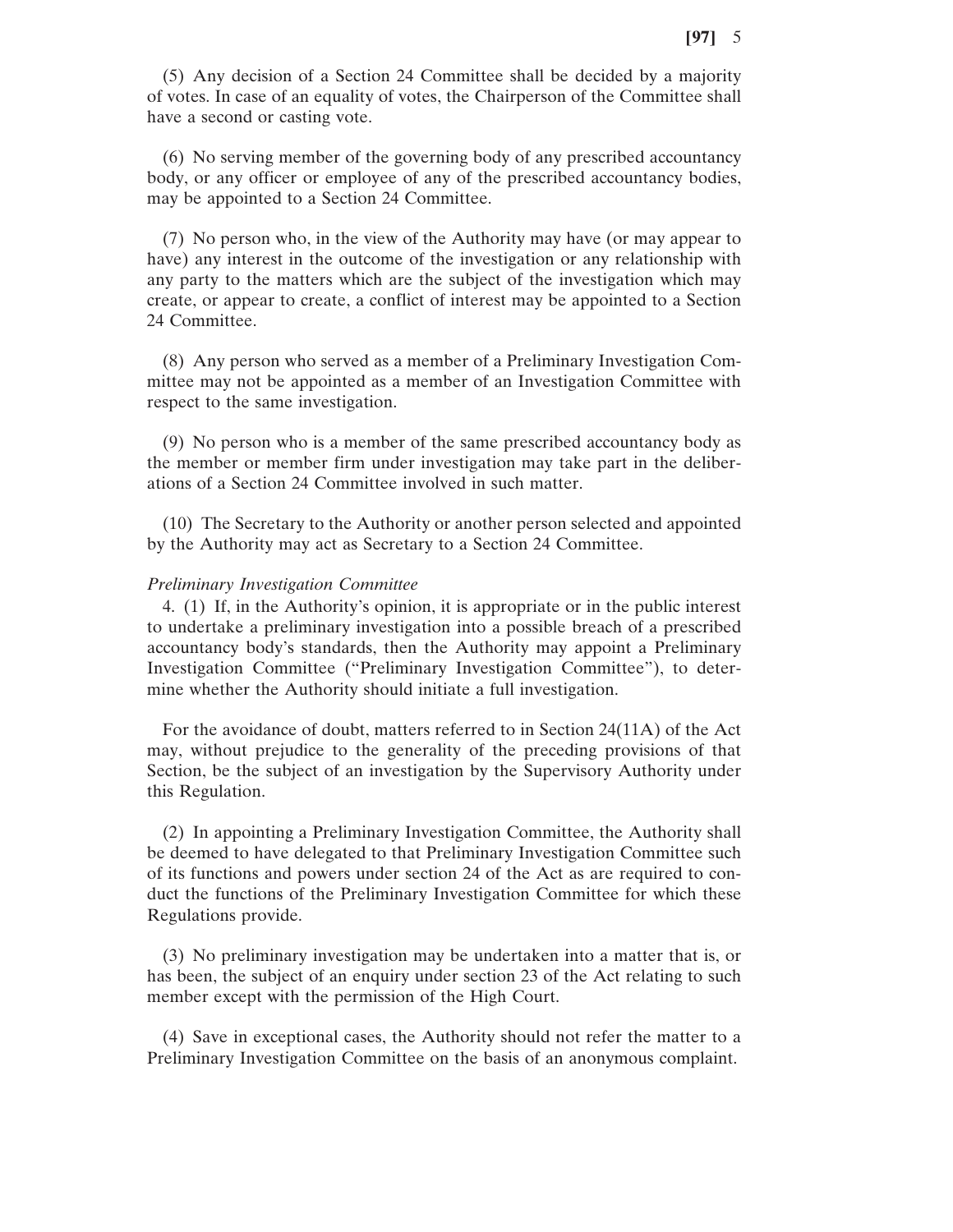(5) The Preliminary Investigation Committee shall notify the member affected and the prescribed accountancy body of which the member is a member of its appointment and of the initiation of the Preliminary Investigation.

(6) A full investigation will be initiated if the Preliminary Investigation Committee determines that:

- (*a*) there is a *prima facie* case that a member has breached a prescribed accountancy body's standards; and
- (*b*) in its opinion, it is appropriate or in the public interest that there should be a full investigation by the Authority into such possible breach.

(7) In determining whether it is appropriate or in the public interest that there should be such a full investigation, the Preliminary Investigation Committee shall take into account such matters as it considers appropriate, including but not limited to the question (*a*) of whether the possible breach has already been investigated or is in the course of investigation by a prescribed accountancy body or another supervisory body, and (*b*) of whether a possible breach ought to be referred to a prescribed accountancy body or another supervisory body for investigation.

(8) Where the Preliminary Investigation Committee forms the view that a matter before it ought to be referred to a prescribed accountancy body or another supervisory body for investigation, it will refer the matter to such prescribed accountancy body or other supervisory body, provided however that the Authority shall subsequently be entitled to refer the same matter once again to the Preliminary Investigation Committee for its consideration.

(9) Where the Preliminary Investigation Committee forms the view that the matter before it is better dealt with by way of the exercise by the Authority of any of its other powers, or by way of recommendations and observations by the Authority, rather than through the initiation of a full investigation, it will report its view and the facts and circumstances of the matter to the Authority and the Authority may, if it considers it appropriate to do so, direct that the Preliminary Investigation Committee report such facts and circumstances to the Chief Executive and the Head of Regulatory and Monitoring Supervision of the Authority.

(10) If, in the course of considering whether there is a *prima facie* case that a member has breached the standards of the prescribed accountancy body and whether a full investigation should be initiated, the Preliminary Investigation Committee discovers facts or circumstances which appear to warrant examination but which are outside the scope of its remit, the Preliminary Investigation Committee will report such facts and circumstances to the Authority and the Authority may, provided such matters fall within the scope of section 24 of the Act, direct in writing that the scope of the preliminary investigation shall include such facts or circumstances and shall inform the member and relevant prescribed accountancy body accordingly.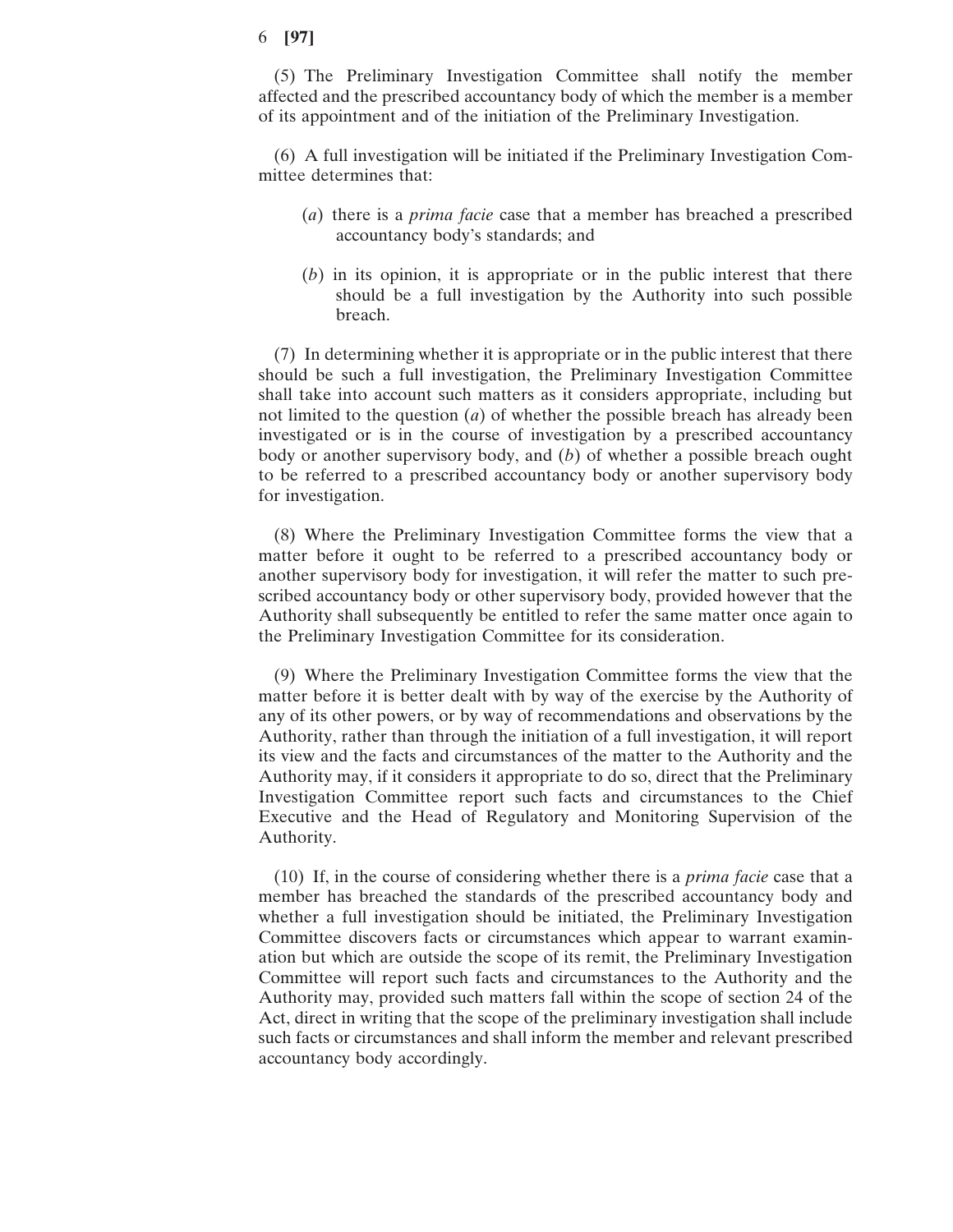(11) For the avoidance of doubt and for the purpose of these Regulations, a preliminary investigation shall only be initiated where the alleged breach of the standards of a prescribed accountancy body occurred after 3 February, 2006.

(12) The Preliminary Investigation Committee may, if considered appropriate and in accordance with law, inform the complainant, if any, of the appointment of the Preliminary Investigation Committee, of the initiation of the preliminary investigation and of any extension of the scope of the preliminary investigation made under paragraph (10), if such extension is relevant to such complainant.

(13) The Preliminary Investigation Committee shall, prior to making a determination under paragraph (6), provide the member that is the subject of the preliminary investigation and the prescribed accountancy body of which the member is a member with:

- (*a*) a statement of the grounds upon which the preliminary investigation has been initiated;
- (*b*) any relevant information and copies of all relevant documentation relating to such grounds; and
- (*c*) an opportunity to comment in writing on such grounds, documentation and information, if any.

(14) The Preliminary Investigation Committee shall reach its determination on the basis of written material alone. To assist the Preliminary Investigation Committee in determining whether there is a *prima facie* case that a member has breached the standards of a prescribed accountancy body and whether a full investigation should be initiated, the Committee may require any relevant person to do one or more of the following:

- (*a*) provide to the Preliminary Investigation Committee all books or documents relating to the preliminary investigation that are in the relevant person's possession or control; and
- (*b*) give the Preliminary Investigation Committee any other assistance in connection with the investigation that the relevant person is reasonably able to give.

(15) The Preliminary Investigation Committee may also consider any submissions made to it during its preliminary investigation by any person (including a complainant, a prescribed accountancy body or any member) if it determines that such submissions are relevant to the matters at issue. It is not possible, however, to guarantee the anonymity or the confidentiality of a submission received from any person, including a complainant who participates in a preliminary investigation.

(16) The Preliminary Investigation Committee shall complete its determination as expeditiously as is reasonably practicable and shall notify the Authority, the relevant prescribed accountancy body, and the member who is the subject of the investigation of the decision made by it. If considered appropriate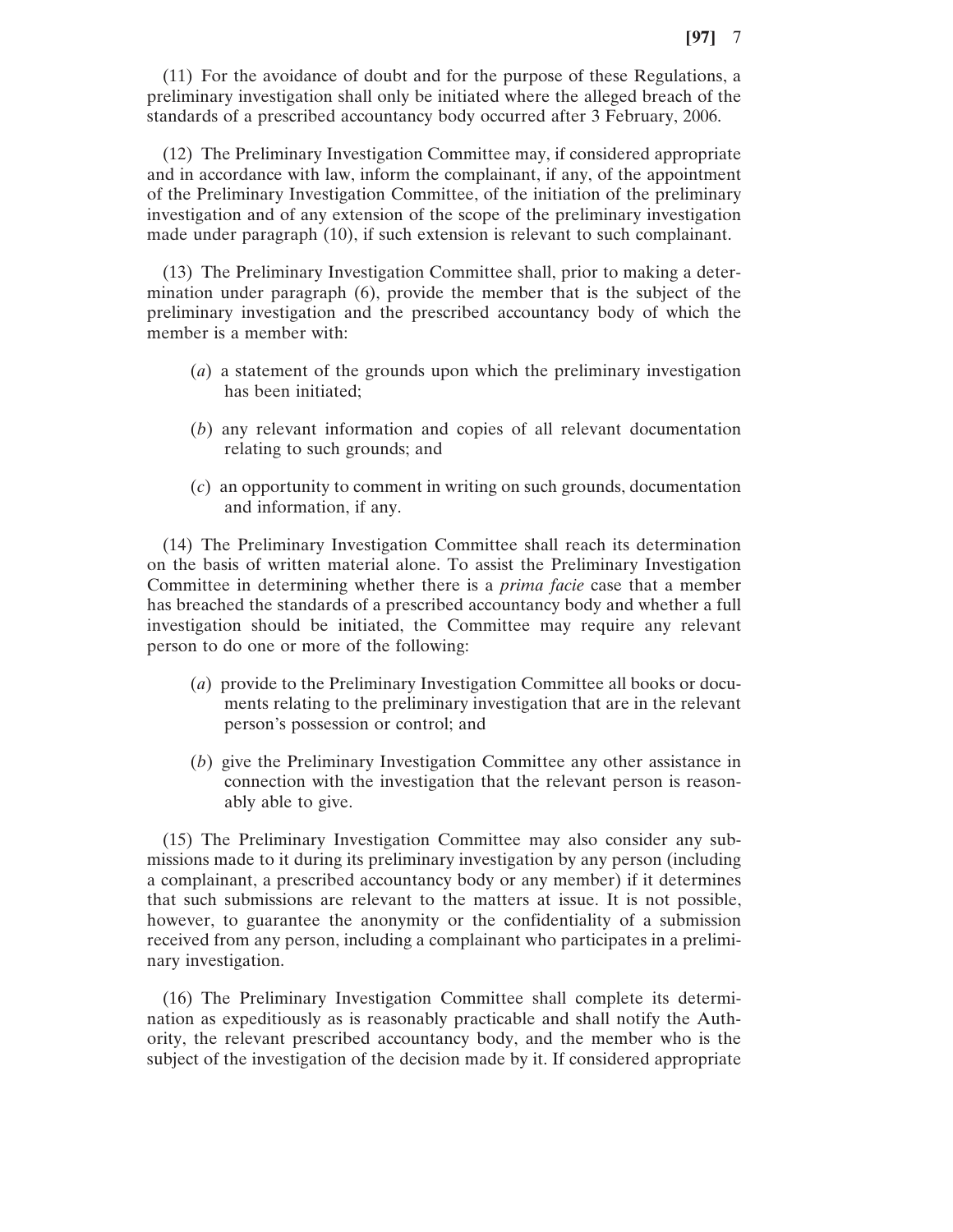and in accordance with law, the Preliminary Investigation Committee at its sole discretion may notify the complainant, if any, of such decision.

(17) Confidential information provided in confidence by a Preliminary Investigation Committee to any person, including a member or a prescribed accountancy body under these Regulations, and any confidential information submitted by any person to the Preliminary Investigation Committee under these Regulations, shall be treated as information the disclosure of which to any other party, save as herein provided, is governed by the provisions of section 31 of the Act.

### *Investigation Committee*

5. (1) Where the Preliminary Investigation Committee notifies the Authority of its determination that:

- (*a*) there is a *prima facie* case that a member has breached the standards of the prescribed accountancy body of which he or she is a member and
- (*b*) in its opinion, it is appropriate or in the public interest that there should be a full investigation by the Authority into such possible breach,

the Authority shall appoint a committee to conduct a full investigation on behalf of the Authority ("Investigation Committee").

(2) Where an application to the High Court under section 23(4) of the Act has occurred and where the relevant permission under section 23(4) has been given by the High Court, the Authority shall appoint an Investigation Committee to conduct a full investigation on behalf of the Authority.

(3) In appointing an Investigation Committee, the Authority shall be deemed to have delegated to that Investigation Committee such of its functions and powers under section 24 of the Act as are required by the Investigation Committee to conduct the full investigation for which these Regulations provide.

(4) The Investigation Committee shall issue a Notice to the member who was the subject of the determination of the Preliminary Investigation Committee under paragraph (1), or the decision of the High Court under section 23(4) as appropriate, setting out:

- (*a*) a statement of the allegations against the member;
- (*b*) formal notification of the Authority's decision to establish an Investigation Committee, or the decision of the High Court under section 23(4) of the Act as appropriate, and the composition of the Committee;
- (*c*) all documents and any other material that will be presented to the Investigation Committee, provided that the Investigation Committee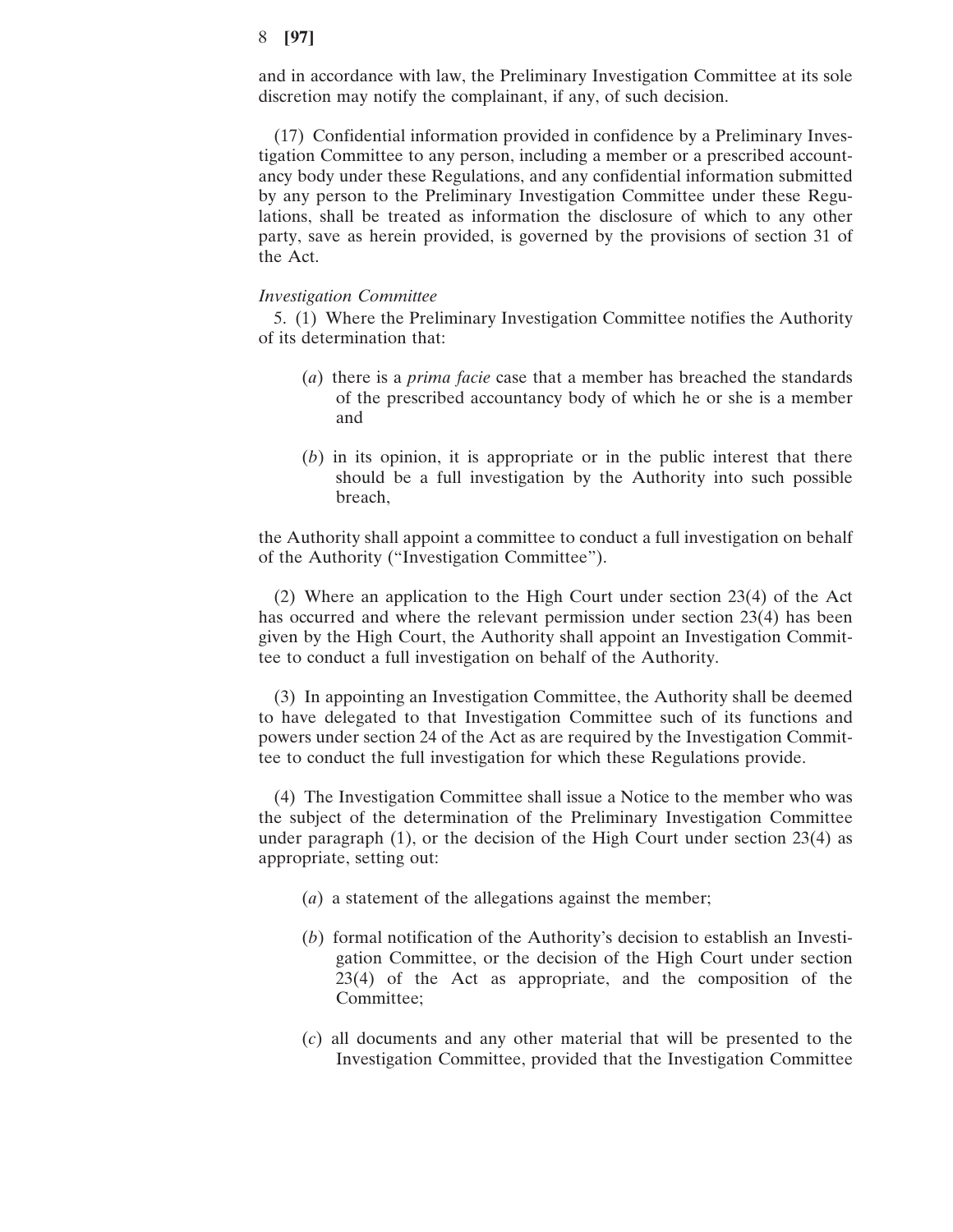will be entitled subsequently to give notice of further documents to the member;

- (*d*) the Investigation Committee's powers of investigation to:
	- (i) require production to the Investigation Committee of all books or documents relating to the investigation that are in the relevant person's possession or control;
	- (ii) require a relevant person to attend before the Investigation Committee;
	- (iii) require a relevant person to give the Investigation Committee any other assistance in connection with the investigation that the relevant person is reasonably able to give; and
	- (iv) conduct oral hearings;
- (*e*) a statement to the effect that, within a reasonable period of time, as specified in the Notice, the member may make submissions in writing to the Investigation Committee, requesting an oral hearing; and
- (*f*) a statement that the Investigation Committee shall conduct the investigation, and may conduct an oral hearing, irrespective of whether submissions referred to in subparagraph (*e*) above are made.

(5) The Investigation Committee shall notify the prescribed accountancy body (whose member is the member the subject of the full investigation) of the appointment of the Investigation Committee and of the initiation of the full investigation, and may forward such material to the prescribed accountancy body as the Investigation Committee considers necessary to enable it to make observations upon the investigation.

(6) An Investigation Committee may, if considered appropriate and in accordance with law, notify or direct the notification of any other relevant person, including a complainant, if any, of the appointment of the Investigation Committee and of the initiation of the full investigation, and may forward such material to the complainant as is necessary to enable him or her to make observations upon the investigation.

(7) It is not possible to guarantee the anonymity of, or the confidentiality of observations received from, any person, including a complainant.

(8) An Investigation Committee shall conduct a full investigation into whether the member has breached the standards of the relevant prescribed accountancy body and, if the Investigation Committee makes a finding that the allegation is proved under Regulation 10(1), shall determine what sanctions, if any, to impose under these Regulations.

(9) Information provided in confidence by an Investigation Committee to any person, including a prescribed accountancy body or a member under these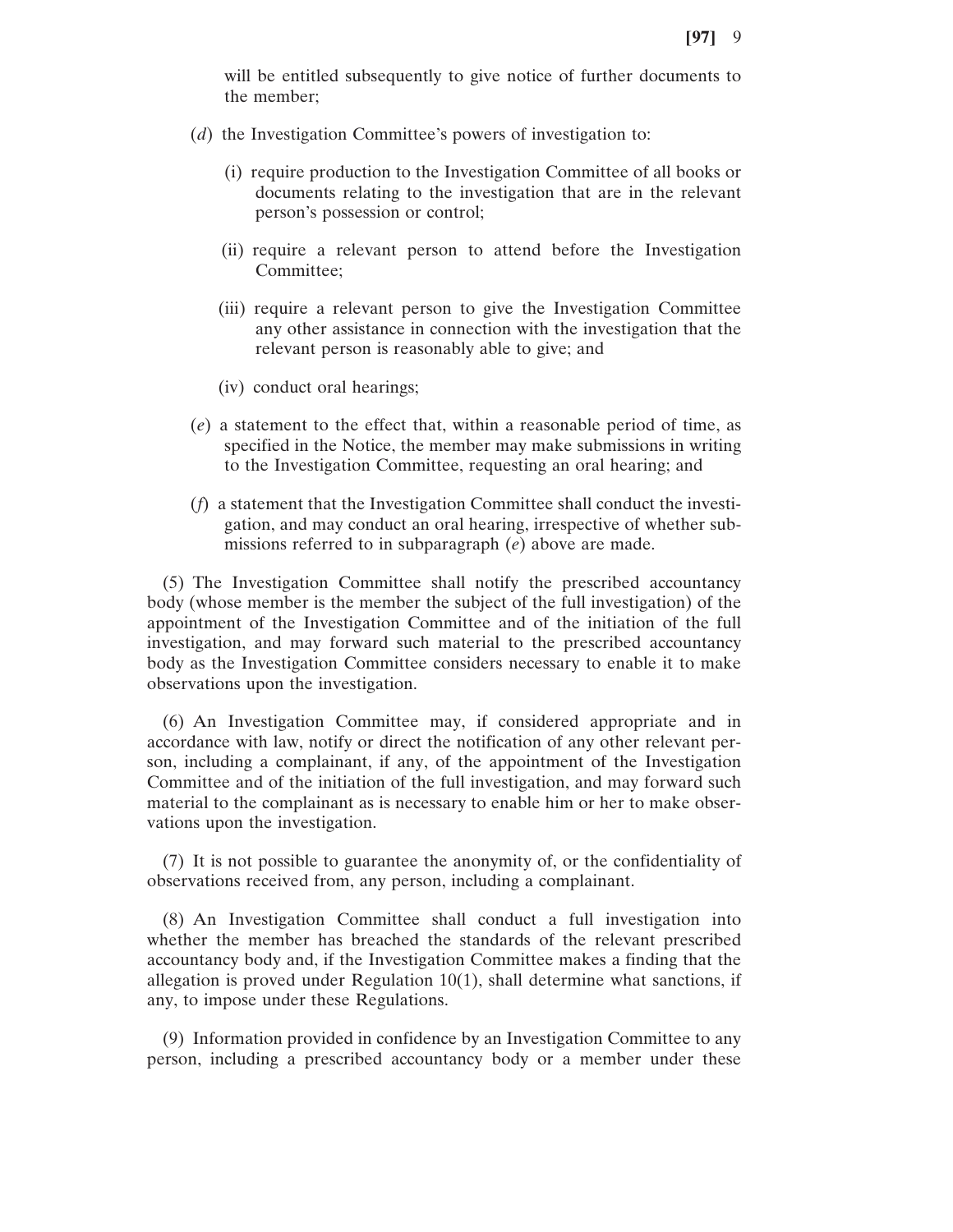Regulations, and any confidential information submitted by any person to the Investigation Committee under these Regulations shall remain confidential and shall be treated as information the disclosure of which to any other party save as herein provided is governed by the provisions of section 31 of the Act.

## *Appointment of Legal Advisers*

6. The Authority may appoint legal advisers to provide assistance to a Section 24 Committee to bring evidence against the member the subject of the preliminary or full investigation before a Section 24 Committee and to act otherwise as considered appropriate. A legal adviser may also examine witnesses, participate in any oral hearing and perform any other functions necessary or as required for the conduct of the investigation.

### *Conduct of the full Investigation*

7. (1) An Investigation Committee established under these Regulations shall consider any submissions made by the member concerned and may conduct such investigations as the Investigation Committee considers appropriate before issuing its decision. Such investigations shall be conducted in accordance with rules of fair procedure and natural and constitutional justice.

(2) An Investigation Committee may also consider any submissions made to it during the full investigation by any other person (including a complainant and a prescribed accountancy body) if it determines that such submissions are relevant to the matters at issue. It is not possible, however, to guarantee the anonymity of, or the confidentiality of a submission received from, any person, including a complainant who participates in a full investigation.

(3) A member may submit any statement or information in answer to the allegation(s) within the time provided by the Investigation Committee, which shall be reasonable under the circumstances.

(4) An Investigation Committee may require any relevant person to do one or more of the following:—

- (*a*) produce to the Investigation Committee all books or documents relating to the investigation that are in the relevant person's possession or control;
- (*b*) attend before the Investigation Committee; and
- (*c*) give the Investigation Committee any other assistance in connection with the investigation that the relevant person is reasonably able to give.

(5) An Investigation Committee may for the purposes of exercising its functions under these Regulations conduct an oral hearing.

(6) The Investigation Committee may, for the purposes of an investigation, and whether in the context of an oral hearing or otherwise: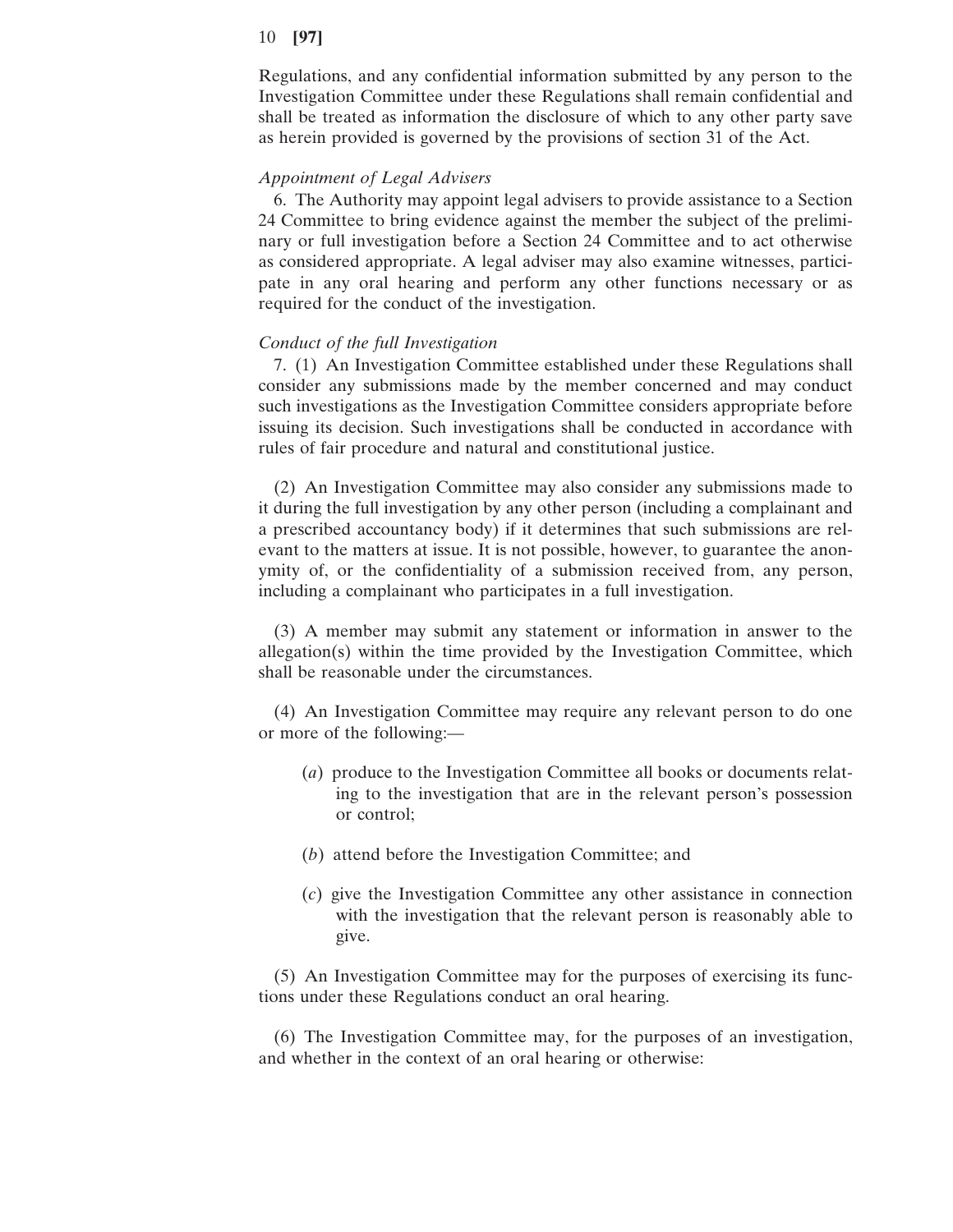- (*a*) examine on oath, either by word of mouth or on written interrogatories, a relevant person;
- (*b*) administer oaths for the purposes of the examination; and
- (*c*) record in writing, the answers of a person so examined and require that person to sign them.

(7) An Investigation Committee may take into account any relevant information, whether or not such evidence would be admissible in a court. The strict rules of evidence do not apply to the full investigation, although the Investigation Committee will employ fair procedures.

(8) Any information produced or answer given by a member of a prescribed accountancy body in compliance with a requirement under these Regulations may be used in evidence against the member in any proceedings whatsoever, save proceedings for an offence (other than perjury in respect of such an answer).

- (9) Nothing in these Regulations:
	- (*a*) compels the disclosure by any person of any information that the person would be entitled to refuse to produce on the grounds of legal professional privilege, or
	- (*b*) authorises the inspection or copying of any document containing such information that is in the person's possession.

(10) The production of any books or documents under these Regulations by a person who claims a lien on the books or documents does not prejudice the lien.

### *Oral Hearings*

8. (1) As provided for by section 28(1) of the Act, the Investigation Committee may conduct an oral hearing at its own behest or upon the reasonable request of the member that is the subject of the investigation if it considers that an oral hearing is necessary and appropriate in order to conduct the investigation.

(2) Members of the public shall be admitted to oral hearings, provided however that—

- (i) an Investigation Committee may, at its sole discretion, exclude the public from all or part of a hearing to the extent it considers it necessary, for example, where, in the opinion of the Investigation Committee, the circumstances are such that holding an oral hearing, or part thereof, in public would prejudice the interests of justice or adversely affect to an undue extent the rights of a third party, and
- (ii) an Investigation Committee shall in any event exclude the public from all or part of a hearing where, in the opinion of the Investigation Committee, the admission of the public would lead to the disclosure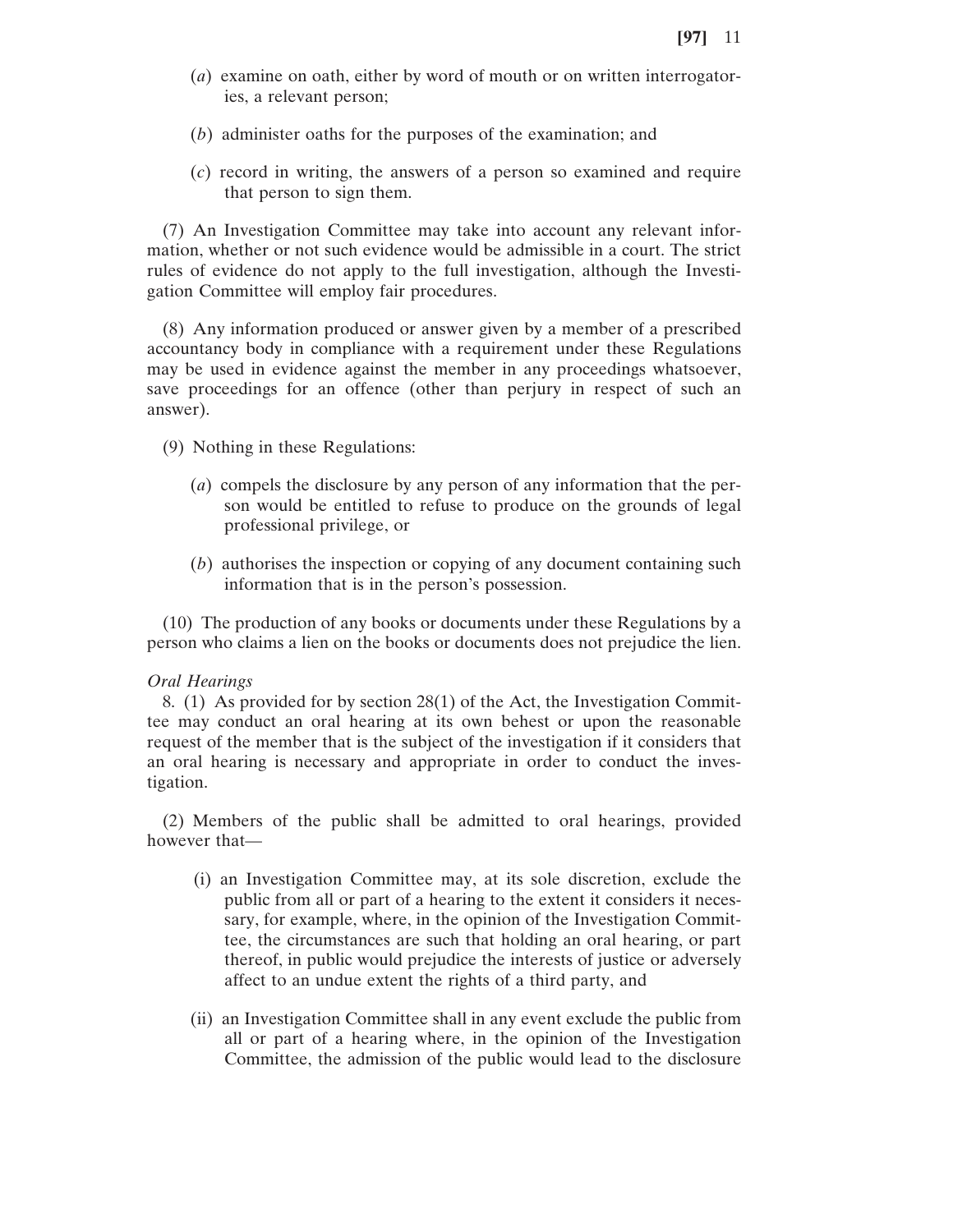to the public of information falling within the scope of section 31(1) of the Act.

(3) Any member of an Investigation Committee who is absent during an oral hearing shall not take part in the deliberations on, and the making of, the decision of the Investigation Committee.

(4) Oral hearings shall be conducted in accordance with rules of fair procedure and natural and constitutional justice. Without prejudice to the generality of that provision, where an oral hearing is taking place, the Investigation Committee will, save as may be appropriate, permit the member concerned:

- (*a*) to be legally represented;
- (*b*) to call and to give evidence;
- (*c*) to present information and submissions in his or her behalf; and
- (*d*) to cross-examine witnesses;

## during the oral hearing.

(5) Subject to Section 31 of the Act, an Investigation Committee may, at its sole discretion, permit any other person with an interest in the proceedings (including a complainant and a prescribed accountancy body) to participate in an oral hearing and to present relevant information and submissions on his or her behalf.

## *Standard of Proof*

9. The standard of proof on which an Investigation Committee shall make its findings is on the balance of probabilities.

## *Decision of the Authority*

10. (1) An Investigation Committee shall, in respect of each alleged breach of a standard of a prescribed accountancy body, make a finding either that the allegation is proved or that the allegation is not proved.

(2) Where the Investigation Committee makes a finding that an allegation is proved it will make a decision as to:

- (*a*) which, if any, of the sanctions set out in Regulation 11(1) shall apply; and
- (*b*) the amount (if any) that the member is liable to pay to the Authority towards its costs in investigating and determining the case.

(3) An Investigation Committee shall issue its decision to the Authority when its decision is made, which shall occur as soon as is reasonably practicable from the date of the initiation of the full investigation, taking into account the circumstances of the case.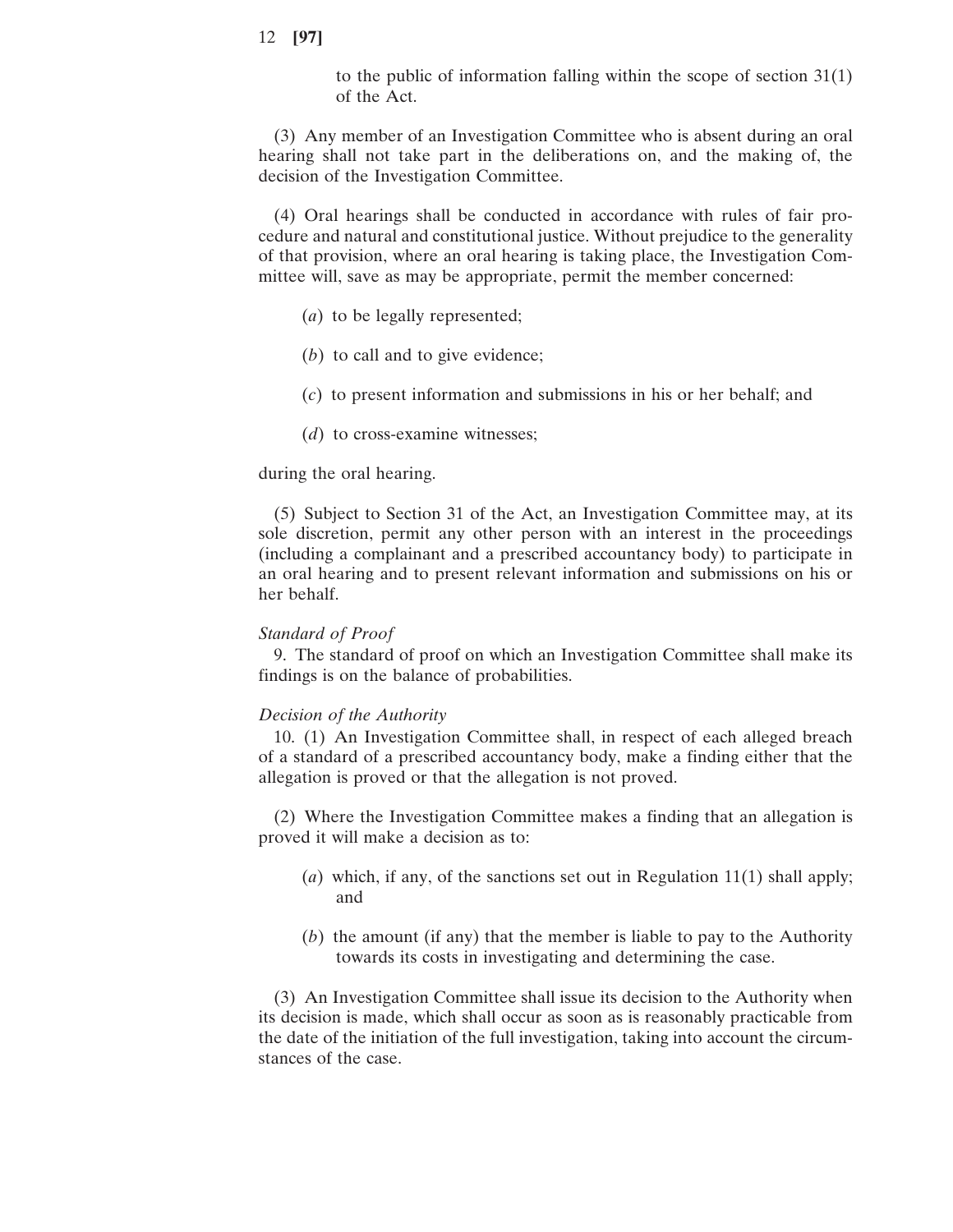(4) An Investigation Committee's decision must provide the reasons underlying its decision, including any decision that there has not been a breach.

(5) An Investigation Committee's decision shall set out the sanctions to be imposed and the reasons underlying the imposition of such sanctions and the amount (if any) that the member is liable to pay to the Authority towards its costs in investigating and determining the case.

(6) The decision of the Investigation Committee issued to the Authority under paragraph (3) shall be the decision of the Authority.

(7) Where an Investigation Committee notifies the Authority of a finding that an allegation has been proved, the Authority shall—

- (*a*) issue the member and the prescribed accountancy body of which the member is a member and any other relevant person as may be determined by the Authority with a copy of the findings of the Investigation Committee, including the decision of the Investigation Committee as to the imposition of sanctions, if any, and the amount that the member is liable to pay to the Authority under section  $24(7)(a)$ or (*b*) of the Act, if any;
- (*b*) advise the member of the Authority's obligation to seek and obtain High Court approval for decisions to require the payment of an amount under section  $24(7)(a)$  or (*b*) of the Act;
- (*c*) advise the affected member of the right of appeal to the High Court under section 24(8) of the Act and the time limits for making such an appeal; and
- (*d*) advise the affected member that the Authority may, in accordance with the provisions of section  $31(3)(a)$  of the Act, publish details of the decision.

(8) Where the Investigation Committee notifies the Authority of a finding that an allegation has not been proved, the Authority shall issue the relevant prescribed accountancy body and the member concerned with a statement to that effect.

### *Sanctions*

11. (1) In the case of a finding that an allegation has been proved, the Investigation Committee may impose on the member any sanction to which the member is liable under the approved constitution and bye-laws of the prescribed accountancy body (including a monetary sanction). The Investigation Committee shall not impose a sanction on a member unless the relevant prescribed accountancy body could, if finding the member guilty of the breach in question, have imposed that sanction upon him. In addition, the member is liable to pay the amount specified by the Authority towards its costs in investigating and determining the case.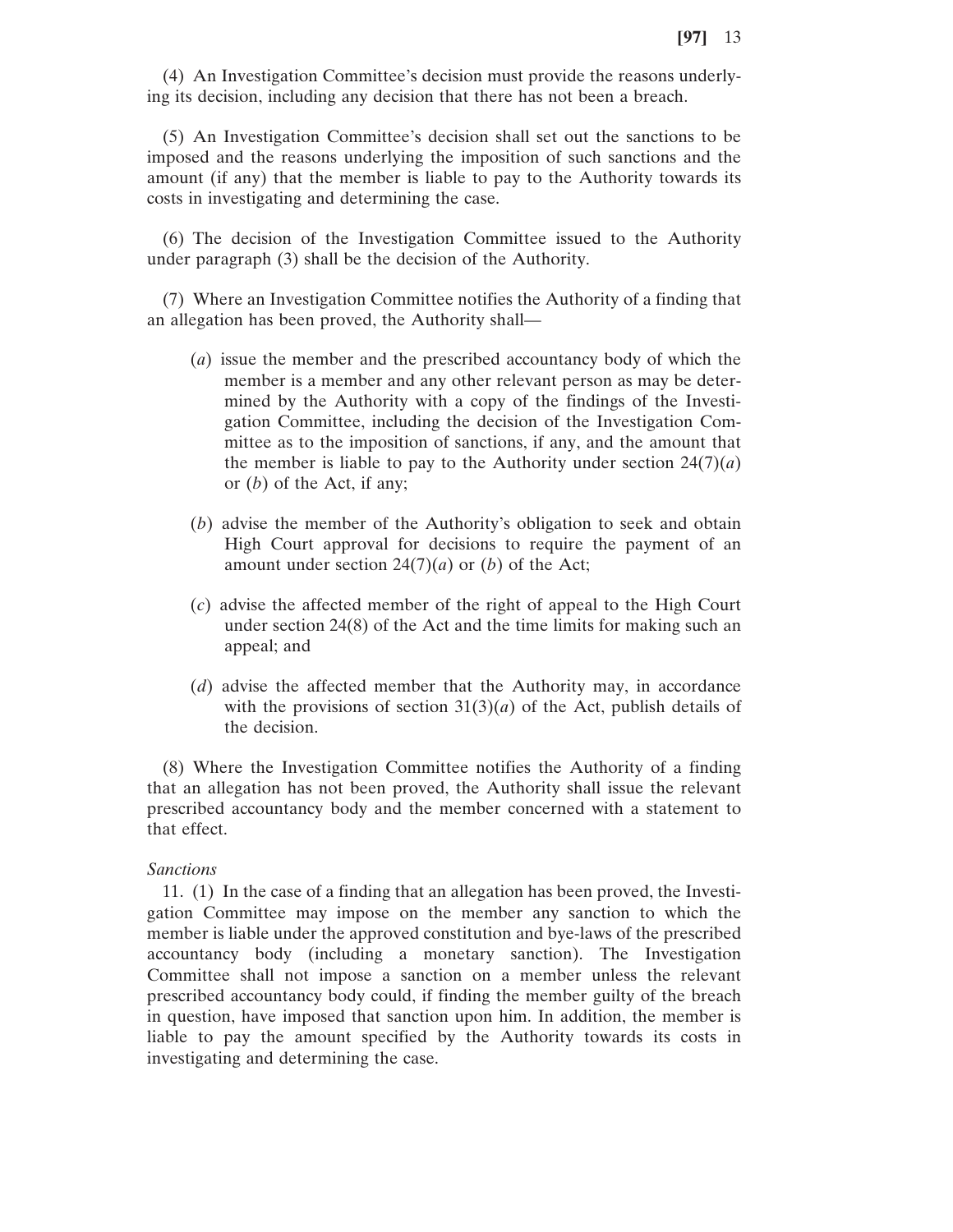For the avoidance of doubt, the Investigation Committee shall be permitted, where it considers it appropriate to do so, to withdraw the approval of the member as a statutory auditor or audit firm and in this regard, the provisions of Section 24(11B) and 24(11C) of the Act shall be deemed to be incorporated into these Regulations.

(2) In determining the level of sanctions to apply, the Investigation Committee will have regard to all of the circumstances of the matter, which may include, among other things, the following factors:

- (*a*) whether the failure to comply with the standard(s) was deliberate, dishonest, reckless or negligent;
- (*b*) the duration and frequency of the breach of standard; and
- (*c*) the gravity and nature of the breach of standard.

(3) The Investigation Committee shall set out in its decision issued to the Authority under Regulation 10(3) the reasons underlying the imposition or nonimposition of sanctions and the level and type of any sanctions imposed.

## *When Decision takes effect*

12. A decision of the Authority requiring the payment of an amount under Regulation 11(1) takes effect when such decision is confirmed by the Court either on appeal by the member under section 24(8) of the Act or on application by the Authority under section 29(6) of the Act.

## *Appeal*

13. A member may appeal a decision of the Investigation Committee to the High Court within three months after the member has been notified by the Authority of the Investigation Committee's decision pursuant to Regulation 10(7).

## *Publication of decision*

14. Subject to the provisions of Section  $31(3)(a)$  of the Act, the Authority may publish a decision under these Regulations and the grounds on which the decision was made in any manner in which it sees fit.

Where a sanction has been imposed on the member by the Authority, this fact shall be disclosed by the Authority to the public and that disclosure shall include—

- (i) in a case where the member is making an appeal to the High Court against the decision of the Authority, an indication that that is so, and
- (ii) if the Authority considers it appropriate, such further particulars with respect to the matter as it thinks fit.

The manner of such publication and the time at which it is made, shall be such as the Authority determines to be appropriate.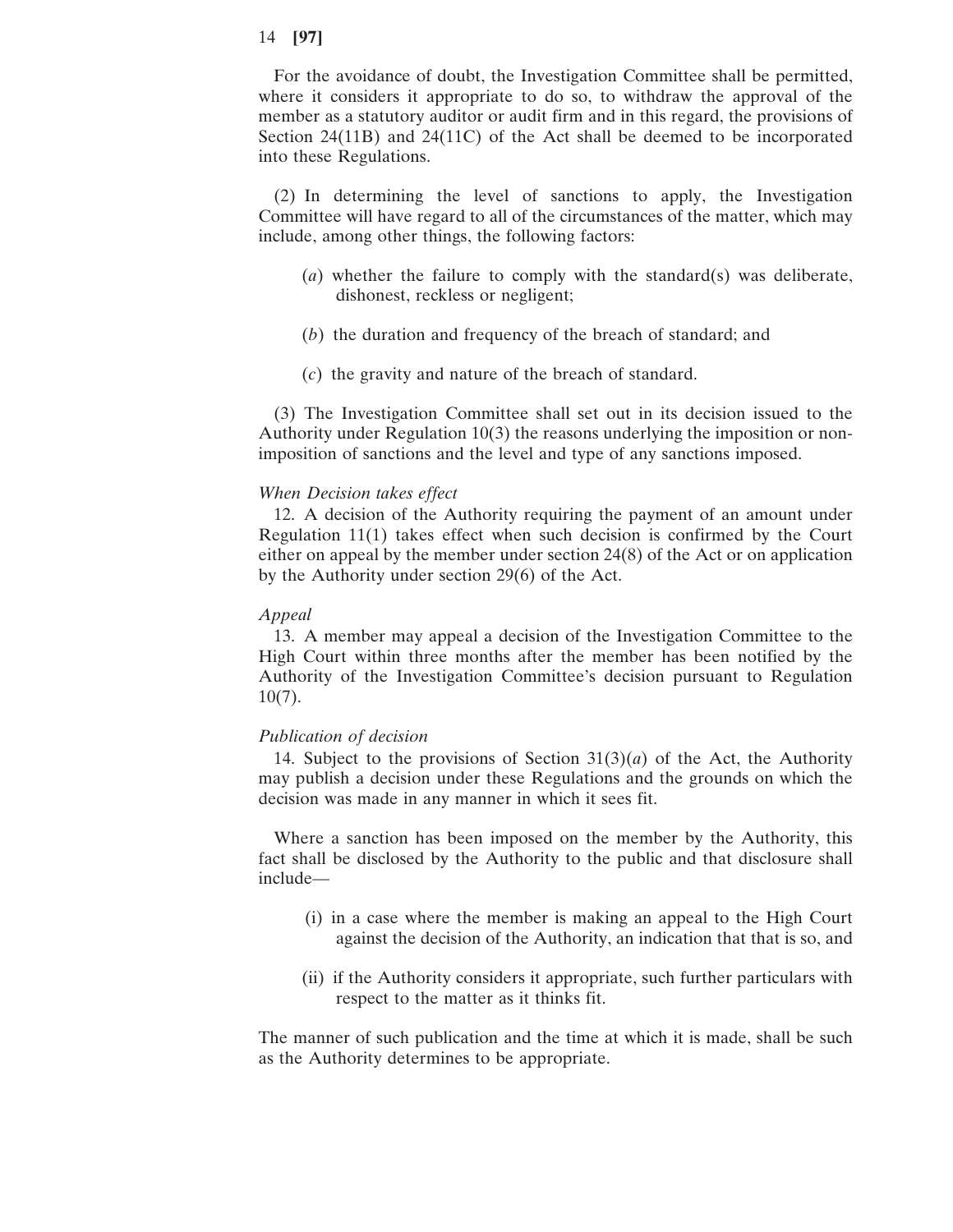### *Settlement*

15. (1) At any time prior to the conclusion of an investigation, the matter may be resolved by entering into a binding settlement agreement between the Authority and the member that is the subject of the investigation, whereby the Authority can make on consent a decision under section 24(7) of the Act.

(2) Any proposed settlement between the Authority and a member must be approved by parties who are duly authorised to sign on behalf of each party.

(3) Any proposed settlement must be approved by a majority of the members of the Authority. Directors of the Authority who served as members of any Section 24 Committee that conducted proceedings in the matter shall not take part in the decision of the Authority as to whether to approve a proposed settlement.

(4) The Authority may, in its absolute discretion but subject to section 31 of the Act, publish notice of any decision reached on foot of a settlement agreement and the terms thereof in summary form or in its entirety after giving written notice of no less than 3 months to the member or members concerned unless it determines that such publication would be contrary to the public interest or otherwise inappropriate.

### *Notices*

16. (1) Where any document is required or authorised by or under these Regulations to be furnished to any person, unless otherwise expressly provided under a Regulation, such document shall be furnished by delivering it to that person or by sending it by registered post in an envelope addressed to that person at his or her last known place of business or residence in the State or, if the person is a member, at the last address last notified by him or her to the prescribed accountancy body to which he or she belongs.

(2) In the case of a member firm subject to paragraphs (3) and (4) below, all notices and other communications required by these Regulations to be given or made to a member firm shall be delivered to the senior member/partner or equivalent in the case of a partnership, or to the managing director or equivalent in the case of a body corporate, at its present or last known principal place of business. If a member firm so requests in writing, all notices and communications directed to that member firm may thereafter be addressed to a partner designated by such member firm to receive them on behalf of the member firm.

(3) If a member firm ceases to be a member firm, discontinues its business or otherwise ceases to exist, the Preliminary Investigation Committee or the Investigation Committee may designate a partner or equivalent in the case of a partnership, or the managing director or equivalent in the case of a body corporate, to receive all notices or documents to be given to such member firm by the Authority (subject to prior notice to all members who were partners at the material time in such member firm as far as is practical).

(4) If a member so requests in writing, all notices and communications directed to that member or member firm may thereafter be addressed to his or her legal adviser.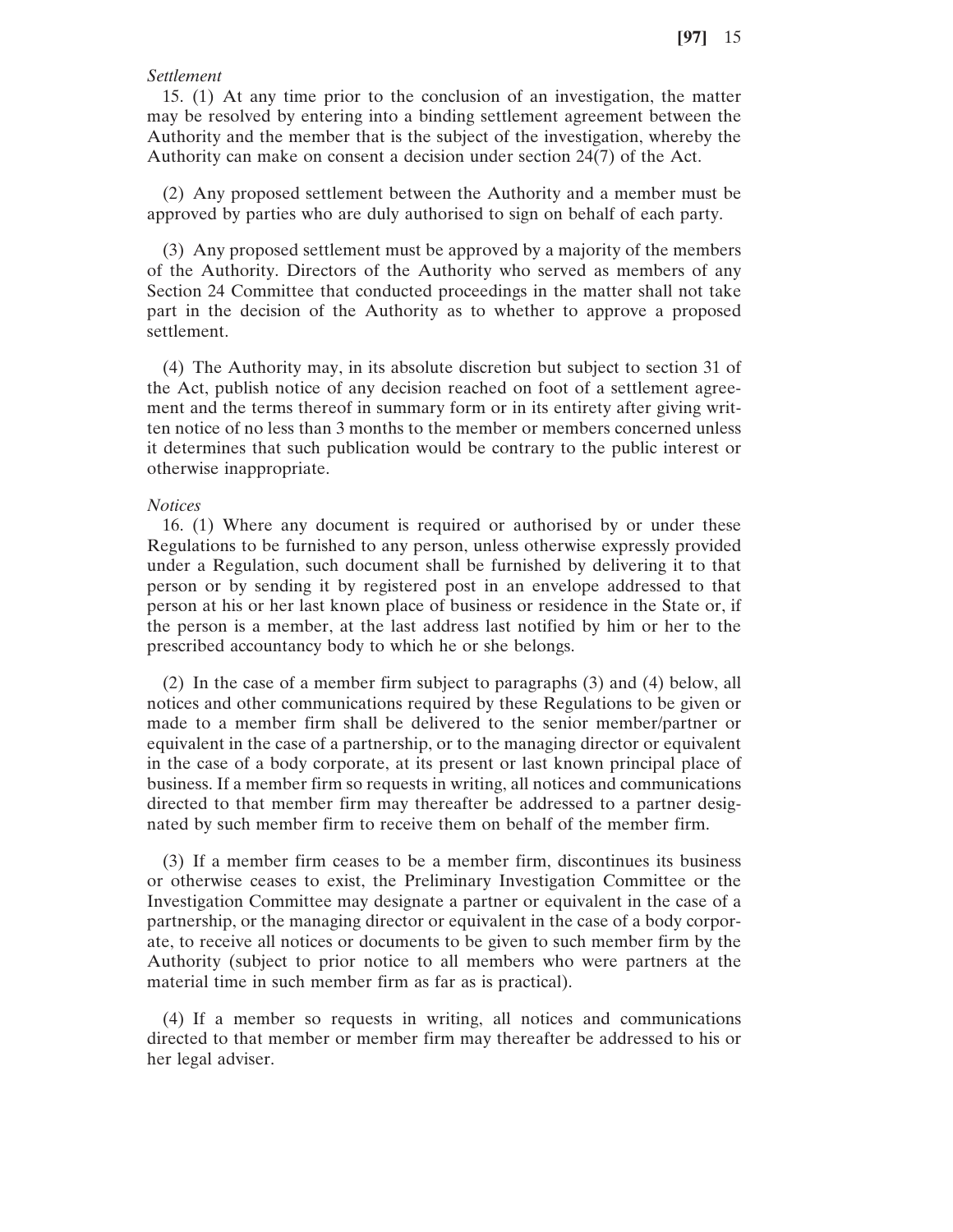(5) Where a person to whom a document is required or authorised by these Regulations to be furnished is absent from the State, or his or her whereabouts are unknown and cannot be ascertained by reasonable enquiries, or where the document, having been sent by registered post in the manner specified in paragraphs (1) to (2) has been returned undelivered, the Authority or other applicant may make application to the Court for an order for substituted service of notice of the content of the document, by advertisement or otherwise, as may seem just.

### *Designation of an "authorised person" by a relevant person*

17. (1) Where a relevant person is a member firm, body corporate or prescribed accountancy body and the relevant person has an obligation to:

- (*a*) produce books or documents relating to the investigation that are in the relevant person's possession or control;
- (*b*) attend before the Preliminary Investigation or Investigation Committee;
- (*c*) give the Authority any other assistance in connection with the investigation that the relevant person is reasonably able to give;
- (*d*) attend any oral hearing; or
- (*e*) be examined under oath under Regulation 7(6);

that obligation shall be performed by an "authorised person", being either:

- (i) a partner designated by such member firm,
- (ii) a competent person designated by the body corporate, or
- (iii) a competent person designated by the prescribed accountancy body.

(2) A designation of an "authorised person" does not limit the Authority's power to require any relevant person (including any person who is, or was, an officer, employee or agent of any member firm, body corporate or prescribed accountancy body) to comply with any of the obligations listed above pursuant to any other provision of the Act.

(3) If a member firm, body corporate or prescribed accountancy body fails to designate a partner or competent person as an "authorised person", the Section 24 Committee, as appropriate, may do so.

(4) Where a member firm, body corporate or prescribed accountancy body has a right to submit any statement or information or to make oral and written submissions and any other right as provided in the Regulations, that right may be exercised by an "authorised person".

(5) The partner or competent person designated as an "authorised person" under paragraph (1) shall be authorised and competent to exercise the functions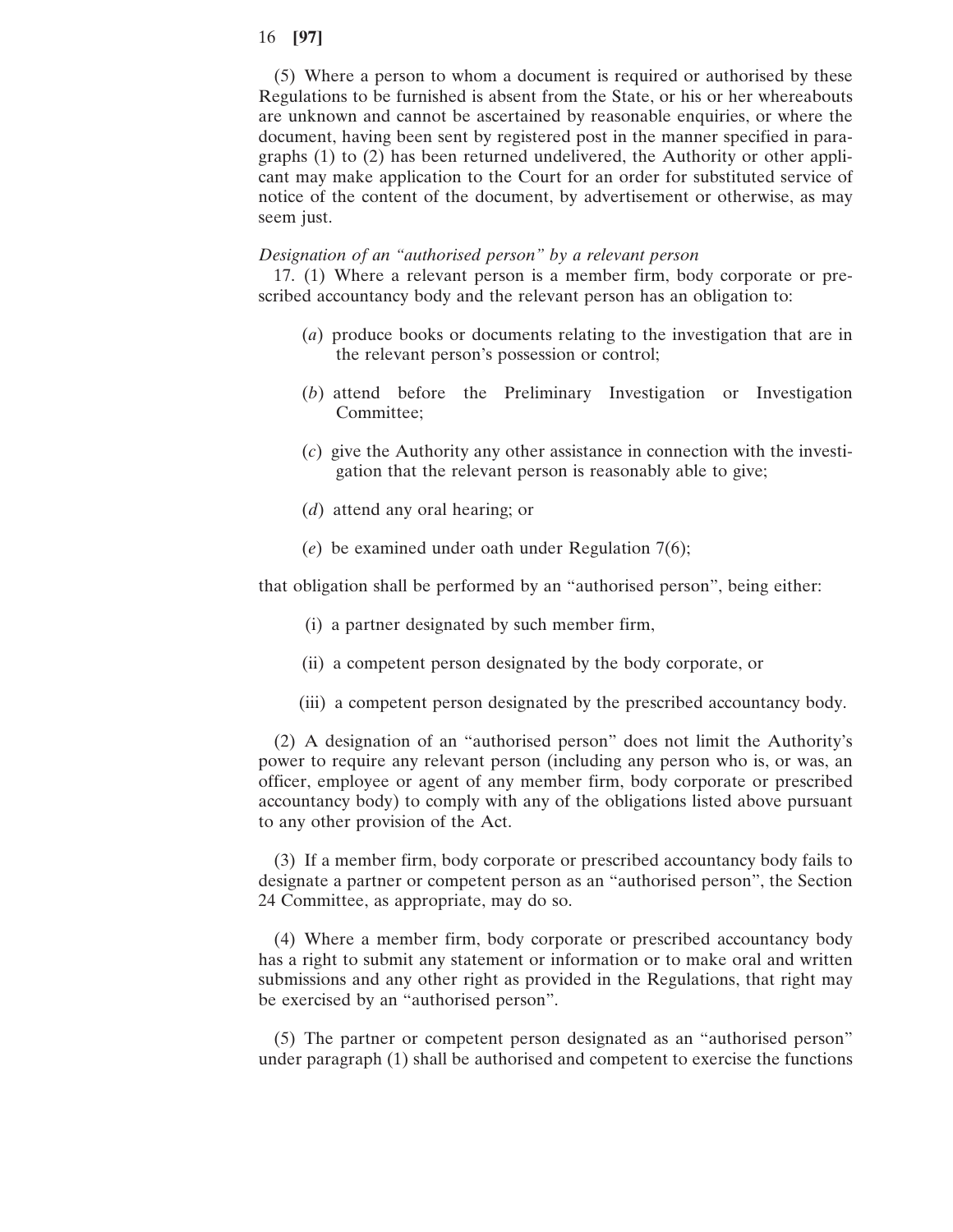of the designated partner or competent person and to have the power to bind the member firm, body corporate or prescribed accountancy body with respect to the rights exercised and obligations performed on behalf of the member firm, body corporate or prescribed accountancy body, as relevant.

- (6) For the avoidance of doubt, anything said, done or omitted by:
	- (*a*) an employee of a member firm within the scope of his or her employment, actual or ostensible; or
	- (*b*) an agent of the member firm within the scope of his or her employment, actual or ostensible,

shall be taken as having been said, done or omitted by that member firm.

## *Deferral of Investigation*

18. The investigation of the matter may, if the Preliminary Investigation or Investigation Committee so decides, be deferred, or where a Section 24 Committee's investigations have been commenced, suspended, if the relevant Committee decides that it is appropriate to do so, such as where, for example, criminal or civil proceedings concerning the matters under investigation are subsequently initiated or pending.

### *Transcripts and copies of evidence*

19. (1) If so requested by any witness who has given oral evidence to it, the Investigation Committee may in its discretion provide that witness, at a charge, if any, to be determined by the Investigation Committee, with a transcript of his or her evidence.

(2) The Investigation Committee shall, at a charge, if any, to be determined by the Investigation Committee, provide a transcript of the proceedings and copies of any documentary evidence given before it, if so requested, to a member who is a party to the proceedings under these Regulations or their legal adviser.

### *Confidentiality of Information*

20. (1) All information that has not otherwise come to the notice of members of the public and which was obtained in performing the functions or exercising the powers of the Authority is subject to the confidentiality provisions imposed by section 31(1) of the Act.

(2) All persons who are involved in the investigatory process under the provisions of these Regulations are persons to whom section 31(1) of the Act applies, a breach of which may constitute a criminal offence and/or result in possible civil liability.

(3) Confidential information provided to the member under these Regulations shall be treated as information the disclosure to any other party of which may be prohibited under section 31 of the Act.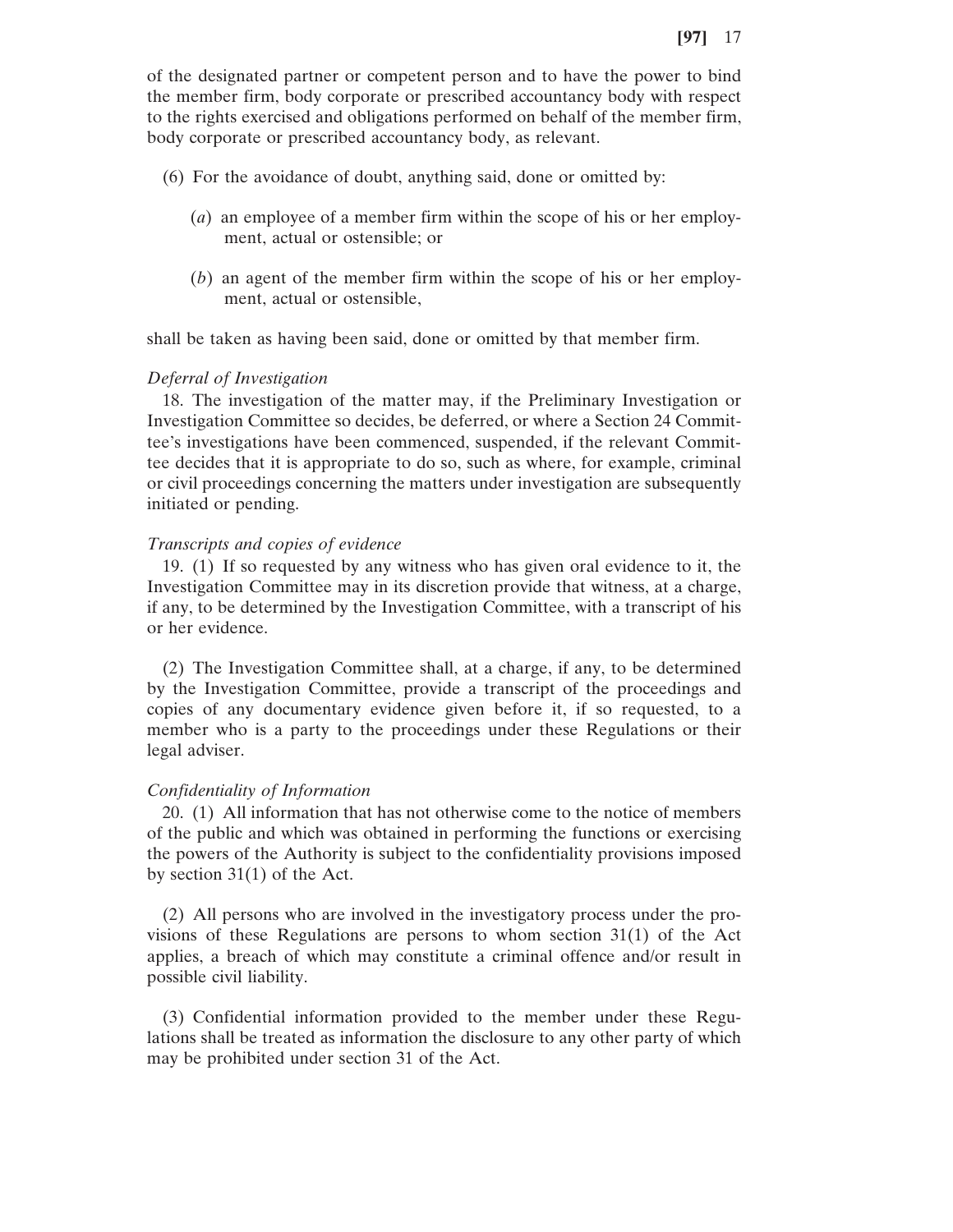(4) Notwithstanding paragraphs (1) to (3), nothing in these Regulations prohibits the disclosure of information by any person during the course of the investigation under these Regulations:

- (*a*) at a public hearing;
- (*b*) to his or her legal advisers for the purposes of obtaining advice in relation to the Investigation;
- (*c*) if he is partner in or director of, or employed by, a member firm, to the partners in or directors of that firm;
- (*d*) to any person to whom disclosure is necessary for the purpose of ensuring fair procedures, or for the purpose of obtaining evidence, information or assistance in connection with the investigation; or
- (*e*) as otherwise required by these Regulations or by the law generally.

## *Payments*

21. (1) Any decision that a sum be paid must be complied with within 30 days from the date the decision becomes effective (unless the Authority otherwise agrees).

(2) Where the Investigation Committee makes a decision imposing a financial penalty and/or costs against a member, such monies shall be due from and paid by the member even if he or she ceased to be a member on or after the date of the issuance of notice of the Committee under these Regulations.

(3) Where the subject of the decision to pay a sum is a member firm, such monies—

- (*a*) shall be due from the member firm concerned; and/or
- (*b*) shall be jointly and severally due from, and shall be paid by, those members who were partners in, members of, directors of or the proprietor of such member firm during any part of the time relevant to the adverse finding or thereafter, whether or not they were members or it was a member firm during any part of that time; and/or
- (*c*) shall be so due from, and shall be paid by, the member firm and the persons referred to in Regulation 21(3)(*b*) even if it ceased to be a member firm or they ceased to be members on or after the date of the report of the Committee.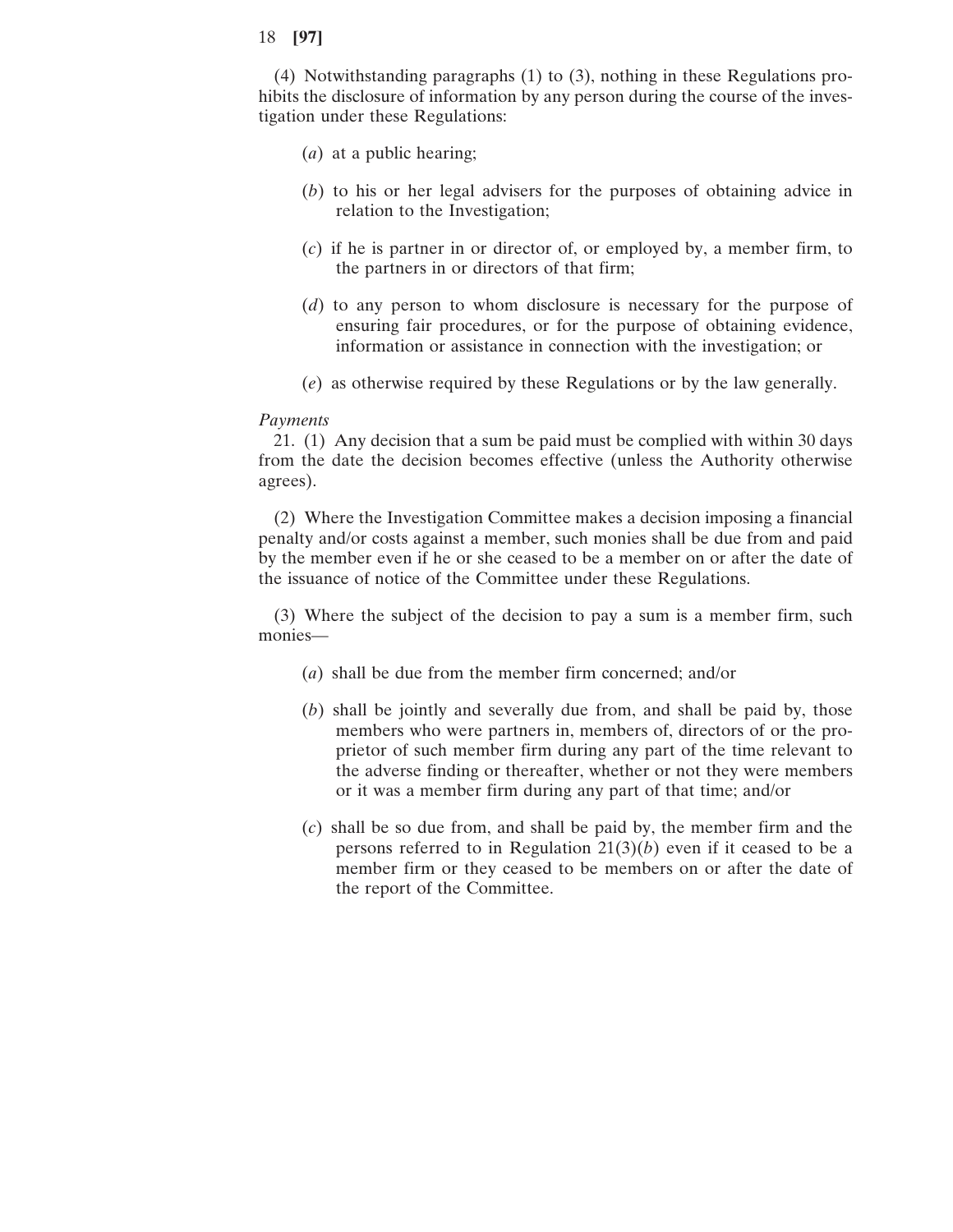

GIVEN under the seal of the Irish Auditing and Accounting Supervisory Authority, 29 March 2012.

IAN DRENNAN, Chief Executive and Director.

JOHN O'MALLEY, Secretary.